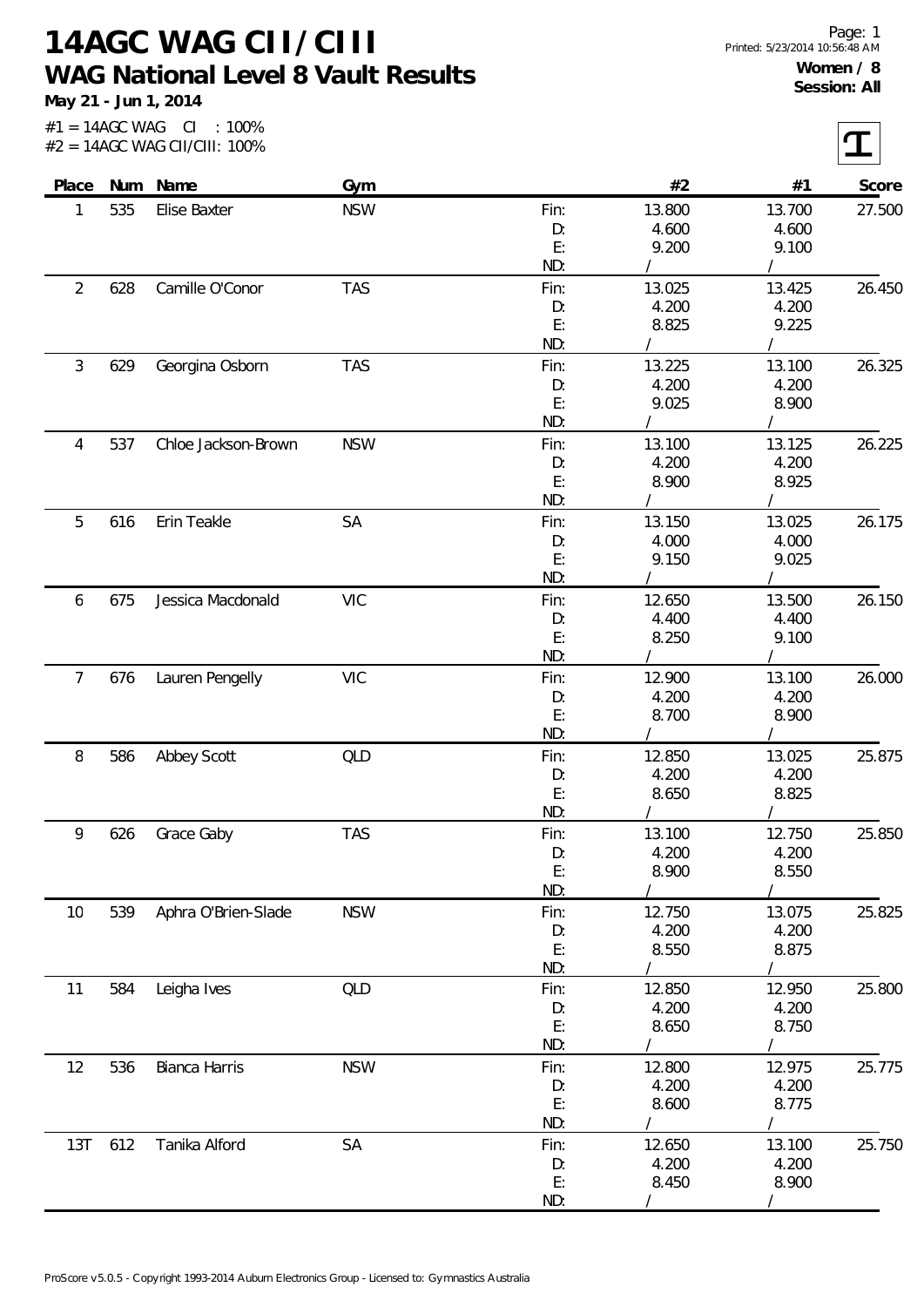## **14AGC WAG CII/CIII WAG National Level 8 Vault Results**

**May 21 - Jun 1, 2014**

| Place      | Num | Name               | Gym        |                | #2              | #1     | Score  |
|------------|-----|--------------------|------------|----------------|-----------------|--------|--------|
| 13T        | 614 | Kendall Krooglik   | SA         | Fin:           | 12.800          | 12.950 | 25.750 |
|            |     |                    |            | D:             | 4.200           | 4.200  |        |
|            |     |                    |            | E:             | 8.600           | 8.750  |        |
|            |     |                    |            | ND:            |                 |        |        |
| 15         | 713 | Mikayla Kidd       | WA         | Fin:           | 12.775          | 12.950 | 25.725 |
|            |     |                    |            | D:             | 4.200           | 4.200  |        |
|            |     |                    |            | E:             | 8.575           | 8.750  |        |
|            |     |                    |            | ND:            |                 |        |        |
| 16         | 538 | Erin Modaro        | <b>NSW</b> | Fin:           | 12.950          | 12.750 | 25.700 |
|            |     |                    |            | D:             | 4.000           | 4.000  |        |
|            |     |                    |            | E:             | 8.950           | 8.750  |        |
|            |     |                    |            | ND:            |                 |        |        |
| 17         | 588 | Stephanie Zeilinga | QLD        | Fin:           | 12.675          | 12.875 | 25.550 |
|            |     |                    |            | D:             | 4.200           | 4.200  |        |
|            |     |                    |            | E:             | 8.475           | 8.675  |        |
|            |     |                    |            | ND:            |                 |        |        |
| <b>18T</b> | 587 | Jamie Tromp        | <b>QLD</b> | Fin:           | 12.625          | 12.800 | 25.425 |
|            |     |                    |            | D:             | 4.200           | 4.200  |        |
|            |     |                    |            | $\mathsf{E}$ : | 8.425           | 8.600  |        |
|            |     |                    |            | ND:            |                 |        |        |
| <b>18T</b> | 716 | Paige Meckenstock  | WA         | Fin:           | 12.575          | 12.850 | 25.425 |
|            |     |                    |            | D:             | 4.200           | 4.200  |        |
|            |     |                    |            | E:             | 8.375           | 8.650  |        |
|            |     |                    |            | ND:            |                 |        |        |
| 20         | 507 | Georgia Keane      | ACT        | Fin:           | 12.700          | 12.675 | 25.375 |
|            |     |                    |            | D:             | 4.200           | 4.200  |        |
|            |     |                    |            | E:             | 8.500           | 8.475  |        |
|            |     |                    |            | ND:            |                 |        |        |
| 21         | 678 | Molly Waayers      | <b>VIC</b> | Fin:           | 12.650          | 12.675 | 25.325 |
|            |     |                    |            | D:             | 4.000           | 4.000  |        |
|            |     |                    |            | E:             | 8.650           | 8.675  |        |
|            |     |                    |            | ND:            |                 |        |        |
| 22         | 714 | Keira Kikalis      | WA         | Fin:           | 12.475          | 12.750 | 25.225 |
|            |     |                    |            | D:             | 4.200           | 4.200  |        |
|            |     |                    |            | E:             | 8.275           | 8.550  |        |
|            |     |                    |            | ND:            |                 |        |        |
| 23         | 677 | Jessica Toh        | <b>VIC</b> | Fin:           | 12.625          | 12.550 | 25.175 |
|            |     |                    |            | D:             | 4.000           | 4.000  |        |
|            |     |                    |            | E:             | 8.625           | 8.550  |        |
|            |     |                    |            | ND:            |                 |        |        |
| 24         | 625 | Zoe Dowling        | <b>TAS</b> | Fin:           | 12.300          | 12.825 | 25.125 |
|            |     |                    |            | D:<br>E:       | 4.000           | 4.000  |        |
|            |     |                    |            | ND:            | 8.300           | 8.825  |        |
| 25         | 613 |                    | SA         |                | 12.300          | 12.400 |        |
|            |     | Savannah Crompton  |            | Fin:           | 3.800           | 3.800  | 24.700 |
|            |     |                    |            | D:<br>E:       | 8.500           | 8.600  |        |
|            |     |                    |            | ND:            |                 |        |        |
|            |     |                    | <b>TAS</b> |                |                 |        |        |
| 26         | 627 | Micaela Maui       |            | Fin:           | 12.125<br>4.000 | 12.375 | 24.500 |
|            |     |                    |            | D:<br>E:       |                 | 4.000  |        |
|            |     |                    |            | ND:            | 8.125           | 8.375  |        |
|            |     |                    |            |                |                 |        |        |